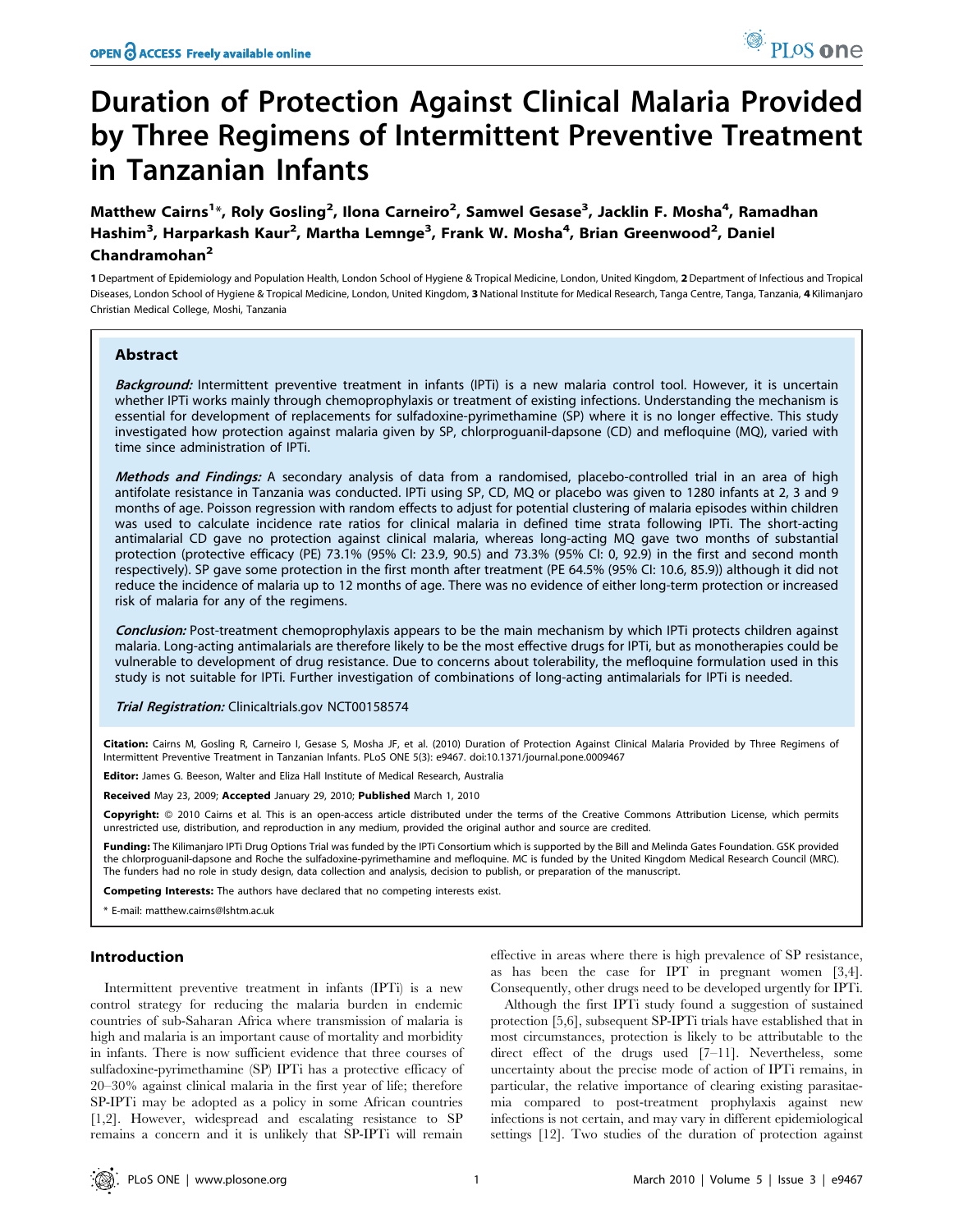malaria after IPTi using SP have suggested that post-treatment prophylaxis may be the main protective mechanism [13,14], but this is not yet certain, and it is unclear whether this will be the case for IPTi regimens other than SP.

To investigate these issues, an individually randomised, placebocontrolled trial of SP and two alternative regimens (chlorproguanil-dapsone, CD and mefloquine, MQ) was undertaken in an area of high SP resistance in Tanzania [15]. This trial sought to identify whether SP retained its efficacy for IPTi despite a high prevalence of antifolate resistance, whether a short-acting antimalarial such as CD (terminal elimination half-life  $\leq 40$  hours [16]) could be used effectively for IPTi and whether a long-acting antimalarial such as MQ (half-life 2–3 weeks [17]) would be more effective. The trial found that neither SP nor CD provided any protection either during the intervention period (2–11 months) or between 12 and 23 months of age. MQ was found to provide a high level of protection between the ages 2–11 months (PE 38.1% (95% CI 11.8, 56.5), but concerns about its tolerability in infants may make it unsuitable for IPTi in its current formulation.

It could be informative to investigate how protective efficacy in the above study varies with time since treatment. While it is possible that the finding of no benefit overall for SP or CD could mean that there is genuinely no benefit at any time, it is also possible that there is either a small benefit initially after treatment which is too small to remain detectable over the whole of infancy. Alternatively, it may be that an initial benefit of treatment is cancelled out by a subsequent increased risk of clinical malaria, either through loss of premunition [18,19], or due to suppressed drug resistant parasites surviving treatment and recrudescing at a later stage [20].

The purpose of the present study was therefore to investigate how the protective efficacy of the three drug regimens used in the above trial changed with time since treatment, and thus clarify the mechanism of protection given by IPTi.

## Methods

#### Trial Background

This study uses data from the Kilimanjaro IPTi Drug Options Trial, described in detail elsewhere [15]. The protocol for this trial is available as supporting information; see Protocol S1. The trial was registered as a randomised clinical trial with the National Institute for Health clinical trials registry (www.clinicaltrials.gov identifier: NCT00158574), and was approved by the Ethics Review Board of the National Institute for Medical Research of Tanzania and the London School of Hygiene and Tropical Medicine. Briefly, a double-blind, individually randomised, placebo-controlled trial of IPTi using SP, CD and MQ was undertaken in two districts in Tanzania with a high prevalence of SP resistance. Full treatment doses of the study drugs were given to children enrolled in the trial at the time of the second diphtheria-pertussis-tetanus/polio vaccine (DPT/polio 2), DPT/polio 3 and measles vaccinations at approximately 2, 3 and 9 months of age. The separate IPT rounds are referred to in this paper as IPT1, IPT2 and IPT3. Children were followed-up until two years of age for incidence of the primary outcome of clinical malaria (temperature  $\geq 37.5^{\circ}C$  or history of fever within 48 hours plus parasitaemia of any density).

The analyses presented here use only data from the moderate transmission site in Korogwe, Tanga Region, Tanzania. Bødker et al. [21] reported an entomological inoculation rate (EIR) of nearly 100 infectious bites per year in the Korogwe lowlands, though it is thought that transmission has since declined as it has in other regions of Tanzania [22] and South and East Africa [23]. Recently, an in vivo efficacy study of SP in this region showed a day 28 adequate clinical and parasitological response of only 18% [24].

#### Data Analysis

Children who had received and successfully swallowed a given round of IPT (IPT1, IPT2 or IPT3) were included in the analysis. The endpoint was clinical malaria, as defined above, detected passively at one of the study clinics. Time at risk was calculated from time of IPT treatment until completion of five months (150 days) of follow-up, receipt of a subsequent dose of IPT or exit from the study (emigration, death, refusal or exclusion), whichever occurred first. As in the main trial analysis, children who had a malaria episode or who were treated with an antimalarial had 21 days removed from the person time at risk. To enable month specific estimates of the protective efficacy by time since treatment, follow-up time was stratified by month (30 days) since treatment using lexis expansion [25].

Poisson regression was used to calculate incidence rate ratios for clinical malaria, allowing multiple episodes of malaria per child. To adjust for potential clustering of malaria episodes within children, Poisson regression models with gamma distributed random effects were used. Multivariate models were built using an additive step-wise approach, using the likelihood ratio test to compare models and aiming for the simplest model that adequately explained the data. Since the principal interest of this study was the interaction between intervention group and time since treatment, this interaction was modelled first. Covariates known to be associated with the incidence of malaria in this population from the main trial were then added to the models (ownership of an insecticide treated net, rural residence and distance of residence from the nearest health facility).

To explore the changes in protective efficacy against clinical malaria over time, malaria incidence rate ratios for SP, CD and MQ versus placebo by month since IPT were calculated. Protective efficacy and its 95% confidence interval was then calculated as 1-rate ratio. To obtain more precise estimates of protective efficacy over time, a summary analysis was then performed combining time at risk and malaria episodes following all three IPT rounds into a single analysis that related malaria incidence to time since most recent IPT. To account for possible differences in efficacy between separate IPT rounds, the IPT round from which time at risk and incidence was taken was tested for inclusion in the multivariate regression models as an interaction term with treatment group and as a covariate.

### Results

In the analysis of the clinical trial, IPTi with MQ was shown to provide a protective efficacy against clinical malaria of 38.1%  $(95\% \text{ CI } 11.8, 56.5)$  in infants aged  $2-11$  months of age. There was no statistically significant protective effect from SP  $-6.7\%$  ( $-45.9$ , 22.0) or CD 10.8%  $(-24.6, 36.1)$  during infancy [15].

It was not possible to calculate protective efficacy by month after IPT1, since most children received IPT2 one month later (75% within 28 days and 95% within 42 days of IPT1) and incidence of malaria in the placebo group in this period was very low (table 1). Inclusion of treatment round number in the regression models did not improve the fit of the model to the data for the multi-round analyses of either SP or CD but it was included as a covariate in the model for the multi-round analysis of mefloquine protective efficacy.

## Sulfadoxine-Pyrimethamine

There was no statistically significant evidence that SP gave any protection in any specific month after IPT2 (Table 2 and Figure 1). However, the confidence intervals around these estimates are wide, reflecting the low incidence rate in these young children.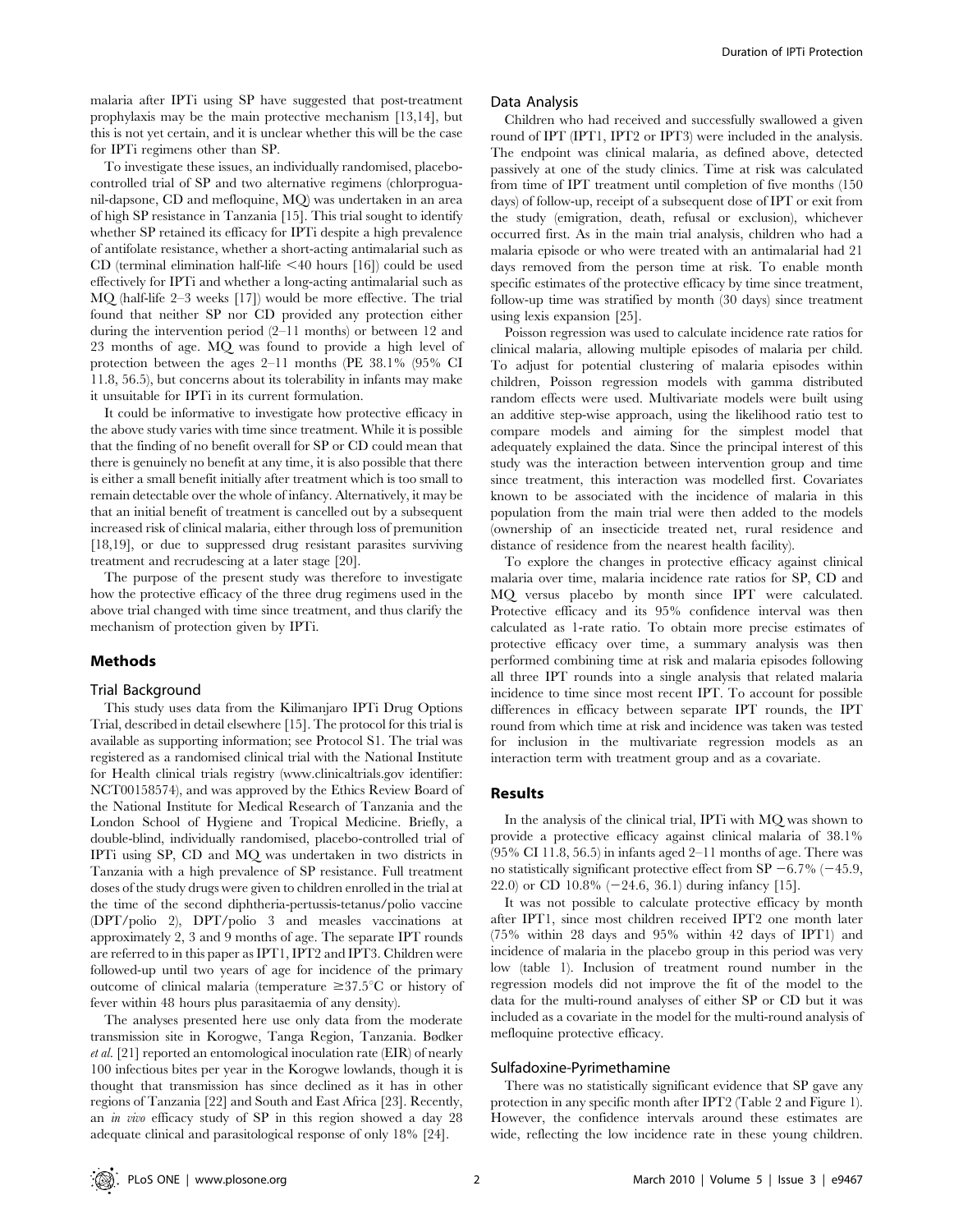|         |                                       | Ē              |         |              | IPT <sub>2</sub> |      |              | IPT3            |      |                                                                                                                                                                                     | All IPT rounds                                                                                                                                                                                                                 |      |              |
|---------|---------------------------------------|----------------|---------|--------------|------------------|------|--------------|-----------------|------|-------------------------------------------------------------------------------------------------------------------------------------------------------------------------------------|--------------------------------------------------------------------------------------------------------------------------------------------------------------------------------------------------------------------------------|------|--------------|
|         | Month                                 | Cases          | Rate    | 95 % CI      | Cases            | Rate | 95 % CI      | Cases           | Rate | 95 % CI                                                                                                                                                                             | Cases                                                                                                                                                                                                                          | Rate | 95 % CI      |
| Placebo |                                       |                | 0.04    | (0.01, 0.29) | $\sim$           | 0.08 | (0.02, 0.32) | $\overline{4}$  | 0.62 | (0.37, 1.05)                                                                                                                                                                        | $\overline{1}$                                                                                                                                                                                                                 | 0.24 | (0.14, 0.38) |
|         | $\sim$                                |                | 0.82    | (0.12, 5.84) | $\mathsf{m}$     | 0.12 | (0.04, 0.38) | $\circ$         | 0.27 | (0.12, 0.6)                                                                                                                                                                         | $\overline{0}$                                                                                                                                                                                                                 | 0.21 | (0.1, 0.38)  |
|         | S                                     |                | 1.67    | (0.23, 11.7) | $\overline{1}$   | 0.50 | (0.28, 0.87) | e               | 0.41 | (0.21, 0.78)                                                                                                                                                                        | 22                                                                                                                                                                                                                             | 0.47 | (0.29, 0.71) |
|         | 4                                     | $\circ$        | $\circ$ |              | $\overline{c}$   | 0.50 | (0.28, 0.88) | $\overline{ }$  | 0.31 | (0.15, 0.65)                                                                                                                                                                        | $\overline{9}$                                                                                                                                                                                                                 | 0.40 | (0.24, 0.63) |
|         | 5                                     | $\circ$        | $\circ$ |              | $\infty$         | 0.33 | (0.16, 0.66) | G               | 0.41 | (0.21, 0.78)                                                                                                                                                                        | F                                                                                                                                                                                                                              | 0.36 | (0.21, 0.58) |
| SP.     |                                       | $\sim$         | 0.12    | (0.04, 0.38) | $\sim$           | 0.08 | (0.02, 0.32) | $\sim$          | 0.09 | (0.02, 0.35)                                                                                                                                                                        | $\overline{ }$                                                                                                                                                                                                                 | 0.10 | (0.04, 0.2)  |
|         | $\sim$                                |                | 0.74    | (0.1, 5.29)  | Ō                | 0.36 | (0.19, 0.7)  | G               | 0.40 | (0.21, 0.77)                                                                                                                                                                        | $\overline{e}$                                                                                                                                                                                                                 | 0.39 | (0.24, 0.61) |
|         | 3                                     | $\circ$        | $\circ$ |              | $\overline{ }$   | 0.29 | (0.14, 0.61) | $\overline{0}$  | 0.45 | (0.24, 0.83)                                                                                                                                                                        | $\overline{1}$                                                                                                                                                                                                                 | 0.36 | (0.21, 0.57) |
|         | 4                                     | $\circ$        | $\circ$ |              | $\overline{0}$   | 0.79 | (0.51, 1.25) | $\overline{1}$  | 0.68 | (0.41, 1.13)                                                                                                                                                                        | 54                                                                                                                                                                                                                             | 0.73 | (0.51, 1.02) |
|         | 5                                     | $\circ$        | $\circ$ |              | $\overline{0}$   | 0.42 | (0.23, 0.79) | 9               | 0.27 | (0.12, 0.6)                                                                                                                                                                         | $\frac{8}{2}$                                                                                                                                                                                                                  | 0.35 | (0.2, 0.56)  |
| θ       |                                       | 4              | 0.17    | (0.06, 0.46) | $\sim$           | 0.08 | (0.02, 0.33) | 6               | 0.28 | (0.13, 0.63)                                                                                                                                                                        | 12                                                                                                                                                                                                                             | 0.17 | (0.09, 0.3)  |
|         | $\sim$                                | $\circ$        | $\circ$ |              | $\mathsf{S}$     | 0.13 | (0.04, 0.39) | 6               | 0.29 | (0.13, 0.63)                                                                                                                                                                        | ō                                                                                                                                                                                                                              | 0.19 | (0.09, 0.37) |
|         | ω                                     | $\circ$        | $\circ$ |              | LO               | 0.21 | (0.09, 0.5)  | 4               | 0.19 | (0.07, 0.5)                                                                                                                                                                         | Ō                                                                                                                                                                                                                              | 0.20 | (0.09, 0.37) |
|         | 4                                     | $\circ$        | $\circ$ |              | G                | 0.39 | (0.2, 0.75)  | $\sqrt{ }$      | 0.24 | (0.1, 0.57)                                                                                                                                                                         | $\overline{4}$                                                                                                                                                                                                                 | 0.31 | (0.17, 0.52) |
|         | $\sqrt{2}$                            |                | 0.95    | (0.13, 6.77) | G                | 0.39 | (0.2, 0.75)  | LO              | 0.24 | (0.1, 0.57)                                                                                                                                                                         | $\overline{1}$                                                                                                                                                                                                                 | 0.33 | (0.19, 0.55) |
| Q       |                                       | $\blacksquare$ | 0.04    | (0.01, 0.31) |                  | 0.04 | (0.01, 0.3)  | 3               | 0.14 | (0.05, 0.43)                                                                                                                                                                        | 5                                                                                                                                                                                                                              | 0.07 | (0.02, 0.17) |
|         | $\sim$                                | $\circ$        | $\circ$ |              |                  | 0.04 | (0.01, 0.3)  | $\sim$          | 0.09 | (0.02, 0.38)                                                                                                                                                                        | $\mathsf{S}$                                                                                                                                                                                                                   | 0.06 | (0.01, 0.19) |
|         | 3                                     | $\circ$        | $\circ$ |              | G                | 0.39 | (0.2, 0.75)  | $\circ$         | 0.28 | (0.13, 0.63)                                                                                                                                                                        | $\frac{5}{2}$                                                                                                                                                                                                                  | 0.33 | (0.18, 0.54) |
|         | 4                                     | $\circ$        | $\circ$ |              | $\overline{C}$   | 0.53 | (0.3, 0.93)  | $\overline{1}$  | 0.58 | (0.33, 1.02)                                                                                                                                                                        | 24                                                                                                                                                                                                                             | 0.53 | (0.34, 0.79) |
|         | 5                                     | $\circ$        | $\circ$ |              | 3                | 0.13 | (0.04, 0.4)  | $\overline{12}$ | 0.58 | (0.33, 1.03)                                                                                                                                                                        | 15                                                                                                                                                                                                                             | 0.33 | (0.19, 0.55) |
|         | doi:10.1371/journal.pone.0009467.t001 |                |         |              |                  |      |              |                 |      | later, when they received IPT2 at approximately 3 months of age. Abbreviations: CI, confidence interval; SP, sulfadoxine-pyrimethamine; CD, chlorproguanil-dapsone; MQ, mefloquine. | Malaria incidence rate per person year and 95% confidence interval by month following treatment for IPT doses 1–3 and all IPT rounds combined. Most children exited follow-up after the administration of IPT1 around one mont |      |              |

Table 1. Malaria incidence rate by month after IPTI. Table 1. Malaria incidence rate by month after IPTi.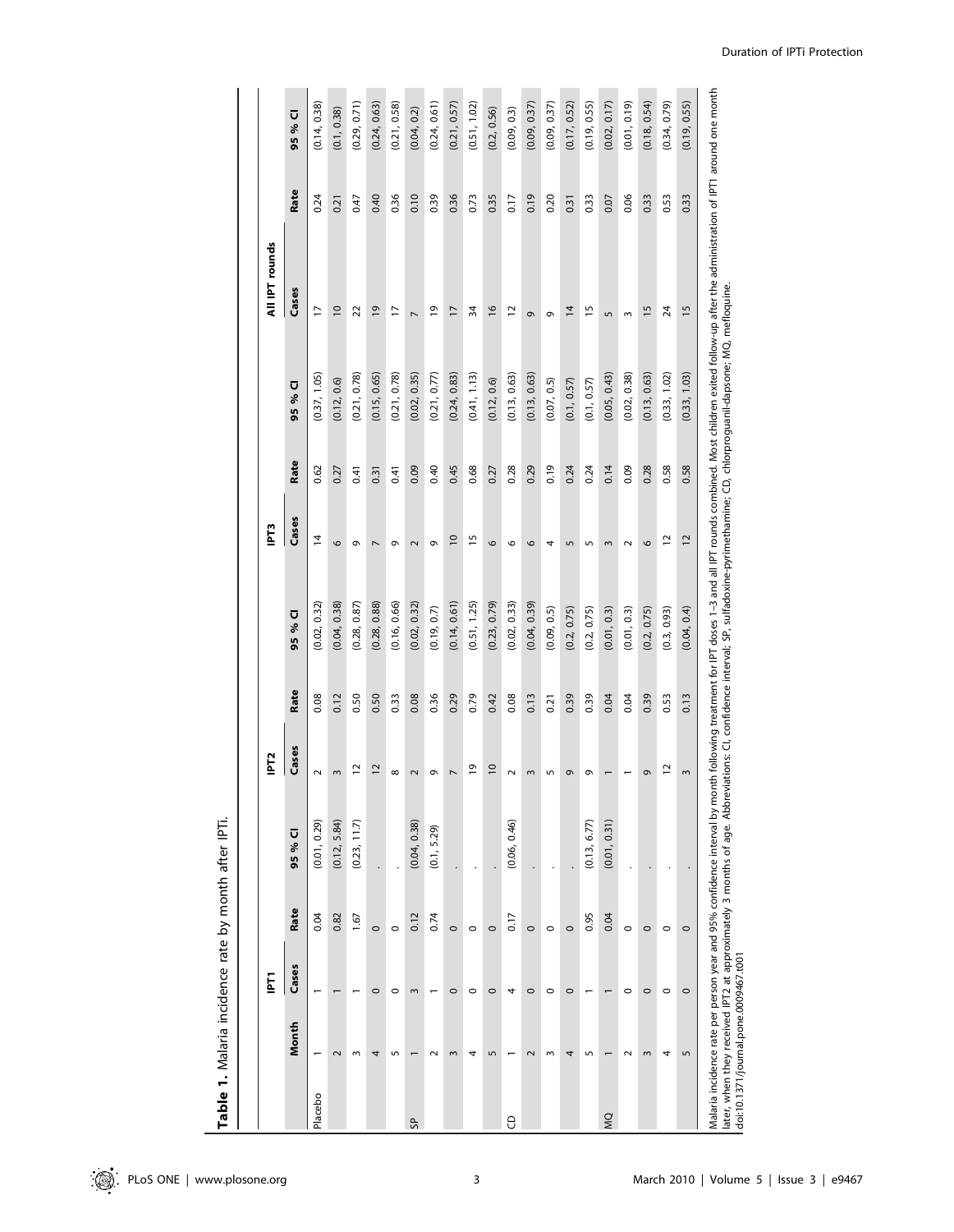Table 2. Protective efficacy against clinical malaria by month after IPTi.

|           |                | IPT <sub>2</sub>             | IPT3                         | All IPT rounds               |
|-----------|----------------|------------------------------|------------------------------|------------------------------|
|           | Month          | Protective efficacy (95% CI) | Protective efficacy (95% CI) | Protective efficacy (95% CI) |
| SP        |                | $17 (-524.1, 89)$            | 87.5 (42.4, 97.3)            | 64.5 (10.6, 85.9)            |
|           | $\overline{2}$ | $-148.7$ (-900.7, 38.2)      | $-47.8$ ( $-340.8$ , 50.4)   | $-70.8$ (-285.5, 24.4)       |
|           | 3              | 52.7 $(-35.4, 83.4)$         | $-10$ (-190.6, 58.4)         | $31.8$ (-36.2, 65.8)         |
|           | $\overline{4}$ | $-44.7$ (-243.9, 39.1)       | $-143 (-541, 7.9)$           | $-70.9$ ( $-219.6$ , 8.6)    |
|           | 5              | $-21$ (-244.4, 57.5)         | 33 $(-100.5, 77.6)$          | 12.6 $(-82.7, 58.2)$         |
| CD        | 1              | $8.2$ (-591.9, 87.8)         | 54.5 $(-25.6, 83.5)$         | $28.9$ (-55.5, 67.5)         |
|           | 2              | $8(-391.3, 82.8)$            | $-18.3$ ( $-286.8$ , 63.8)   | $8(-134.9, 63.9)$            |
|           | 3              | $67.4 (-3.6, 89.7)$          | 48.6 $(-75.3, 84.9)$         | 59.4 (8, 82)                 |
|           | 4              | 34.8 $(-76, 75.8)$           | $14.3$ (-183.5, 74.1)        | $23.5$ (-59.6, 63.4)         |
|           | 5              | $-20.8$ ( $-251$ , 58.4)     | $39.9 (-89.4, 80.9)$         | $7.5$ (-94, 55.9)            |
| <b>MQ</b> |                | 56.5 $(-415.5, 96.3)$        | 80.1 (27.6, 94.5)            | 73.1 (23.9, 90.5)            |
|           | $\overline{2}$ | $72.2$ (-188.8, 97.3)        | $69.7$ (-55.2, 94.1)         | 73.3 (0, 92.9)               |
|           | 3              | $33.1$ (-92.4, 76.7)         | 34.2 $(-94.4, 77.7)$         | $36.1$ (-30.9, 68.8)         |
|           | $\overline{4}$ | $10.7$ (-141.5, 67)          | $-88$ ( $-405.8$ , 30.1)     | $-25.6$ (-144.7, 35.5)       |
|           | 5              | 63.1 $(-58, 91.4)$           | $-38.1$ ( $-248.7$ , 45.3)   | $13.7 (-83, 59.3)$           |

Estimates of protective efficacy against clinical malaria, calculated as (1- rate ratio of active treatment [SP, CD or MQ] vs. placebo). All regression models were adjusted for the covariates ITN use, rural residence and distance from nearest health facility. Mefloquine (All IPT rounds) was also adjusted for IPT round. Most children exited follow-up after the administration of IPT1 around one month later, when they received IPT2 at approximately 3 months of age. For this reason this analysis was not possible for follow-up after IPT1. Abbreviations: CI, confidence interval; SP, sulfadoxine-pyrimethamine; CD, chlorproguanil-dapsone; MQ, mefloquine. doi:10.1371/journal.pone.0009467.t002

There was statistically significant evidence of considerable protection in the first month after IPT3 (protective efficacy (PE) 87.5% (95% CI: 42.4, 97.3); p = 0.008) but no further protection after this time. In the summary analysis of all rounds of IPT combined, there was again evidence of protection in the first month after treatment, (PE 64.5% (10.6, 85.9);  $p = 0.028$ ), but no evidence of protection beyond this time. There was a suggestion of increased incidence in children given SP compared to those given placebo in some months, but this was not statistically significant.

#### Chlorproguanil-Dapsone

There was no evidence of protection from CD in most months after treatment (Table 2 and Figure 2). There was a suggestion that CD gave some protection during the third month after IPT2 (PE 67.4% ( $-3.6$ , 89.7); p = 0.057) and in the third month in the summary analysis of all 3 IPT rounds (PE 59.4% (8.0, 82.0);  $p = 0.031$ ). Consistent with the finding during the whole trial period, there was no evidence of any protective benefit of IPT with CD at any other time.

#### Mefloquine

The point estimates of protective efficacy suggested some protection in the two months following IPT2, but the confidence interval overlaps unity (Table 2 and Figure 3). Beyond the 2 month period there was no evidence of any protection or any detrimental effect of IPT2. There was strong evidence of protection in the first month after IPT3 (PE 80.1% (27.3, 94.5); p = 0.014, and suggestion of protection in the second month that was not statistically significant (PE 69.7%  $(-55.2, 94.1)$ , p = 0.152).

In the summary analysis of all 3 IPT rounds, there was strong evidence of a high level of protection in the first month (PE 73.1%  $(23.9, 90.5)$ ;  $p = 0.013$ ). The point estimate of protective efficacy was similarly high in the second month, but this was only of borderline statistical significance (PE 73.3%  $(0, 92.9)$ ; p = 0.050).

There was a suggestion of protection in the third month but this was not statistically significant. There is thus no strong evidence of any benefit or detrimental effect in months three, four or five after IPT with MQ.

# Discussion

## Principal Findings

Mefloquine provided a high level of protection against clinical malaria in the first two months after IPTi, consistent with its extended plasma half-life and its presumed therapeutic efficacy in Africa [17,26]. There was no increased risk of malaria once protection from MQ had waned, suggesting that there is no detrimental effect in the post-IPT period.

SP provided some protection against clinical malaria in the first month after IPT, despite the high prevalence of antifolate resistance in the study site [24]. There was no statistically significant evidence of either a protective or detrimental effect in any period beyond the first month, though the point estimate and confidence interval in the second month were consistent with a modest detrimental effect.

Chlorproguanil-dapsone provided little protection against clinical malaria compared to placebo. While there was a suggestion of some protection in the third month after IPT, largely due to apparent protection after IPT2, we consider this likely to be a chance finding given the borderline statistical significance and the lack of a plausible biological mechanism for protection to be delayed to such a specific and finite window after treatment. Chlorproguanil-dapsone was shown to be effective in treating acute malaria episodes that had failed treatment with SP in Tanzania [27] and SP-resistance was associated with failure of treatment with SP but not CD in Malawi [28]. It therefore appears likely that the poor performance of CD as an IPT regimen is due to its short half-life.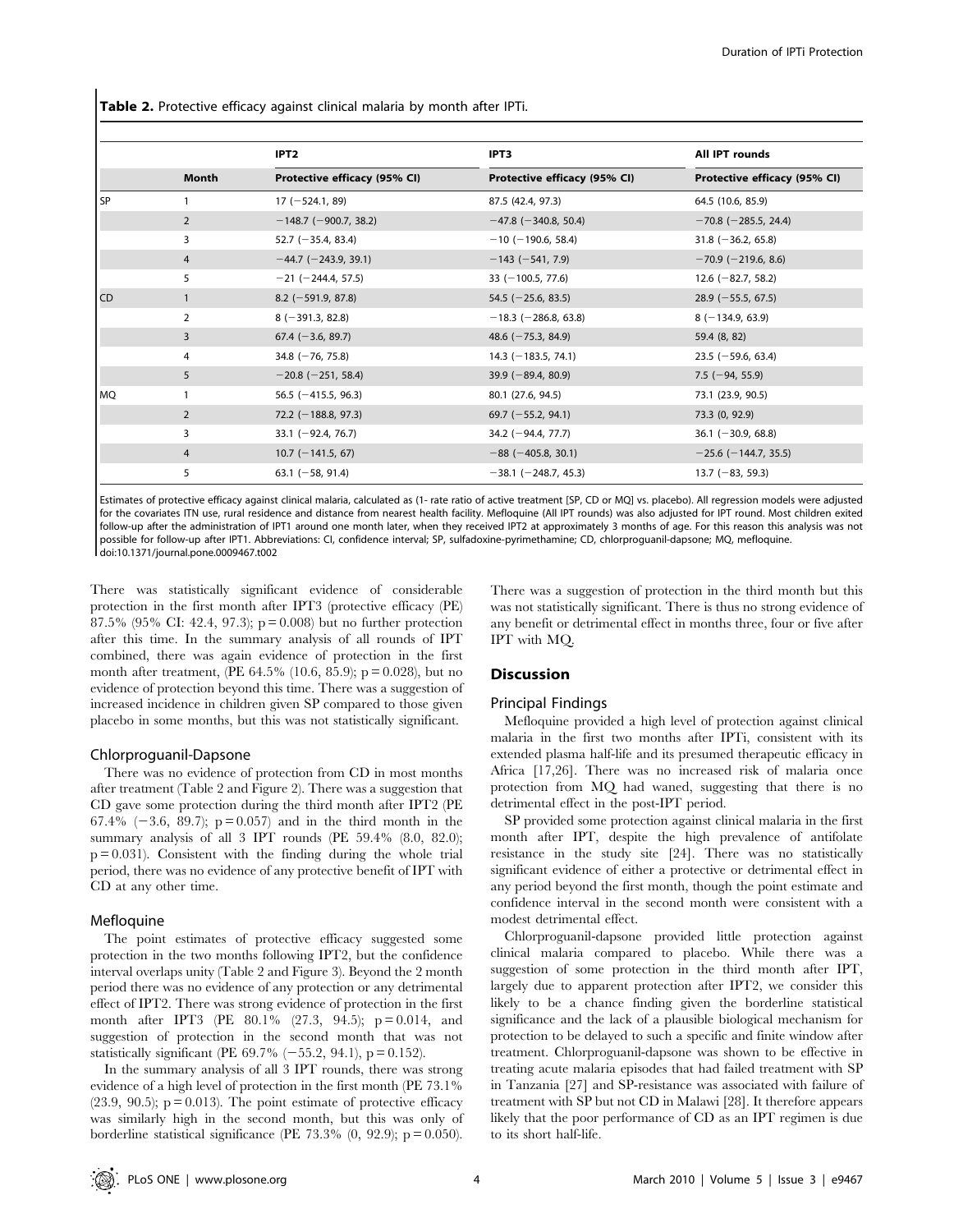

Figure 1. Protective efficacy of SP against clinical malaria. Protective efficacy (1- rate ratio vs. placebo) is shown by month since treatment. Y-axes for IPT2 and IPT3 graphs are truncated at -300, for full extent of confidence interval see table 2. doi:10.1371/journal.pone.0009467.g001

#### **Limitations**

Due to the relatively low incidence rate of clinical malaria in this study population, estimates of the intervention effect are less precise than would be ideal for this type of analysis, and the timestratified analyses are likely to be underpowered to detect effects in specific time strata. This is particularly the case when examining the protective efficacy of IPT1 and IPT2. The low incidence rate also limits the minimum size of time strata for which sensibly precise estimates of protective efficacy can be calculated to around one month. The analytical approach includes multiple comparisons and thus it is possible some spurious low p-values may have appeared due to chance. However, in the present analysis, the directions of trends can still be seen, which combined with understanding of the pharmacodynamics of the antimalarials allows a biologically plausible interpretation to be made. With a larger trial or a higher incidence rate of malaria, it would have been possible to stratify follow-up more finely to get a more detailed picture of how protection varies over time, as was possible in a similar analysis of the Navrongo IPTi trial [13]. It would also be possible to set lower thresholds for statistical significance in order to better exclude the role of chance.

To assess if our findings could have been affected by the decision to stratify follow-up time by month, the analyses were repeated with different sized time strata. This did not alter the estimate of duration of protection or the interpretation (data not shown). We did not find any evidence of interaction between IPTi



Figure 2. Protective efficacy of CD against clinical malaria. Protective efficacy (1- rate ratio vs. placebo) is shown by month since treatment. Y-axes for IPT2 and IPT3 graphs are truncated at -150, for full extent of confidence interval see table 2. doi:10.1371/journal.pone.0009467.g002

drug group and IPTi round (i.e. there was no suggestion that efficacy of IPTi compared to placebo varied between the different rounds), but it would be preferable to have greater precision to look at separate rounds in isolation.

#### Interpretation

Short-acting antimalarials are unlikely to be a suitable choice for intermittent preventive treatment in infants. Longer-acting antimalarials with a duration of action similar to that of mefloquine and SP are likely to be more efficacious, since they would provide a substantial period of post-treatment prophylaxis. However, the mefloquine formulation used in this trial is not likely to be suitable for IPTi because it is poorly tolerated [15], and the usefulness of SP in areas where resistance is high may be severely limited. The protective efficacy of SP within the first month seen here  $(64.5\%$   $(10.6, 85.9))$  is comparable with that seen in a previous study in Ghana, where protection against malaria in the first month was 75.2% (66, 82) [13], but unlike in Ghana, after one month there was no evidence of any further protection, and no overall benefit of IPTi in infancy [15].

The finding of protection limited to a shorter period immediately after IPTi with SP suggests that malaria episodes are only prevented when plasma concentrations of both sulfadoxine and pyrimethamine are greatest and the two components act in synergy; this period may last for 15 days for antifolate resistant parasites [29]. Shortened post-treatment prophylaxis is known to be a consequence of drug resistance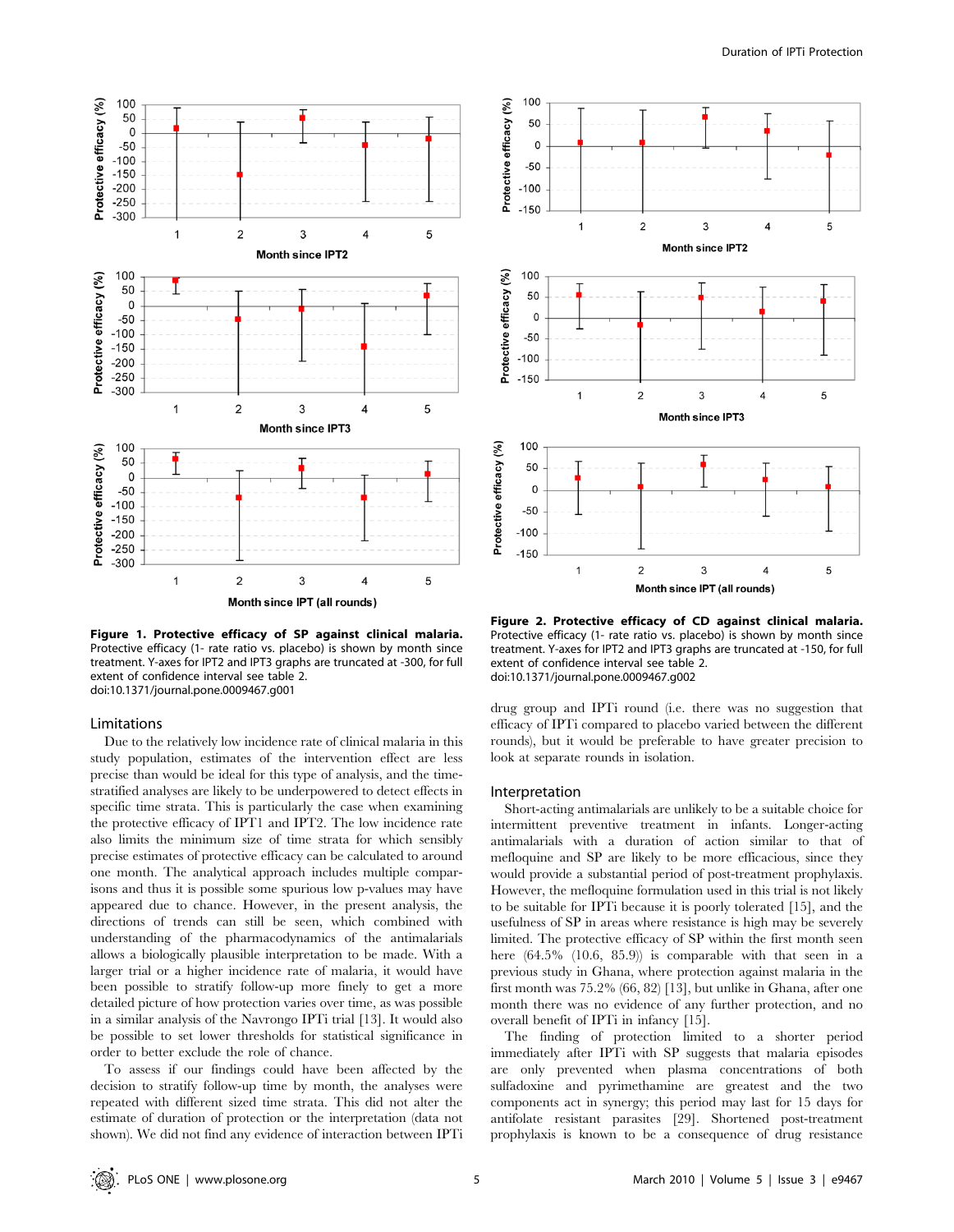

Figure 3. Protective efficacy of MQ against clinical malaria. Protective efficacy (1- rate ratio vs. placebo) is shown by month since treatment. Y-axes for IPT2 and IPT3 graphs are truncated at -150, for full extent of confidence interval see table 2. doi:10.1371/journal.pone.0009467.g003

[30], and indeed protection from SP was shorter than in other studies of SP-IPTi in areas with lower SP resistance [13,14].The suggestion of slightly increased incidence of malaria in the second month after SP-IPTi, combined with our knowledge of resistance patterns in the study site and the overall lack of any protection in infancy overall is consistent with the hypothesis that SP was not able to completely eliminate highly resistant parasites. We speculate that when drug levels waned sufficiently, previously suppressed infections then increased in density and caused clinical attacks of malaria. Measuring protective efficacy in a short period after an IPTi course (e.g. the first month) could be misleading since it would miss recrudescence that was delayed beyond this time by a long-acting but ultimately ineffective antimalarial. Similar arguments have previously been made for assessment of therapeutic efficacy [31].

The overall protective efficacy of mefloquine up to 12 months of age in this trial was 38.1% (95% CI: 11.8, 56.5), which compares favourably with most of the trials of SP  $[7-11]$ . Protection appears to be concentrated in the first two months after the dose, making the duration of protection slightly longer than in infants given SP

#### References

- 1. Committee on the Perspectives on the Role of Intermittent Preventive Treatment for Malaria in Infants (2008) Assessment of the Role of Intermittent Preventive Treatment for Malaria in Infants: Letter Report. National Academies Press.
- 2. Aponte JJ, Schellenberg D, Egan A, Breckenridge A, Carneiro I, et al. (2009) Efficacy and safety of intermittent preventive treatment with sulfadoxine-

[13,14]. Since mefloquine has a longer half-life than SP (2 to 3 weeks versus 7 days for sulfadoxine and 3 days for pyrimethamine [17,20,29,32]), a slightly longer period of post-treatment prophylaxis would be expected. In a separate study of the efficacy of mefloquine for the treatment of asymptomatic parasitaemia completed in 24 month old children, we found that just below half of 24 month old children still had detectable levels of mefloquine 56 days after treatment (data not shown). These findings are therefore coherent, and consistent with the idea that the benefits of IPTi are restricted to the direct pharmacodynamics of the drugs involved.

If long-acting drugs offer the best protection when used for IPTi, this raises an immediate dilemma. Slowly eliminated antimalarial drugs may be most prone to development of drug resistance [33]. It is not clear how this problem can best be tackled. One solution could be the combination of long acting drugs with similar pharmacokinetic profiles since these could protect each other from selection of resistant genotypes as they are progressively eliminated [34]. However, this has not been adequately investigated in practice, and there are few candidate antimalarials currently available for this role. Single dose regimens for IPT would be preferable to a course given over several days. Safety will be a particularly important consideration when developing future IPTi regimens, since many children who receive IPT will be healthy at the time they are treated. Other studies undertaken by the IPTi Consortium will report on the safety profile of the existing IPTi drugs.

## Conclusion

Mefloquine, the most efficacious regimen in this IPTi trial, protected children by giving a substantial period of post-treatment prophylaxis. SP provided protection against clinical malaria for approximately one month, but it appears that some malaria attacks were simply delayed until the following month once drug concentrations had waned. Given concerns about possible sideeffects and tolerability of mefloquine, and exacerbation of drug resistance, novel combinations of long-acting antimalarials should be investigated for use in IPTi.

## Supporting Information

#### Protocol S1 Trial Protocol

Found at: doi:10.1371/journal.pone.0009467.s001 (1.08 MB DOC)

## Acknowledgments

We thank all the children and their parents and caregivers for participation in this study. The study team are grateful for the support of the Drug Resistance Working Group and the IPTi Consortium.

#### Author Contributions

Conceived and designed the experiments: MEC RDG IC BG DC. Analyzed the data: MEC RDG IC HK DC. Wrote the paper: MEC RDG BG DC. Approved the final version of the manuscript: MEC RDG IC SG JM RH HK ML FM BG DC. Collected the data: RDG SG JM RH ML FM DC. Contributed to writing the manuscript: IC SG JM RH HK ML.

pyrimethamine for malaria in African infants: a pooled analysis of six randomised, placebo-controlled trials. Lancet 374: 1533–1542.

3. Greenwood B (2006) Review: Intermittent preventive treatment - a new approach to the prevention of malaria in children in areas with seasonal malaria transmission. Tropical Medicine & International Health 11: 983–991.